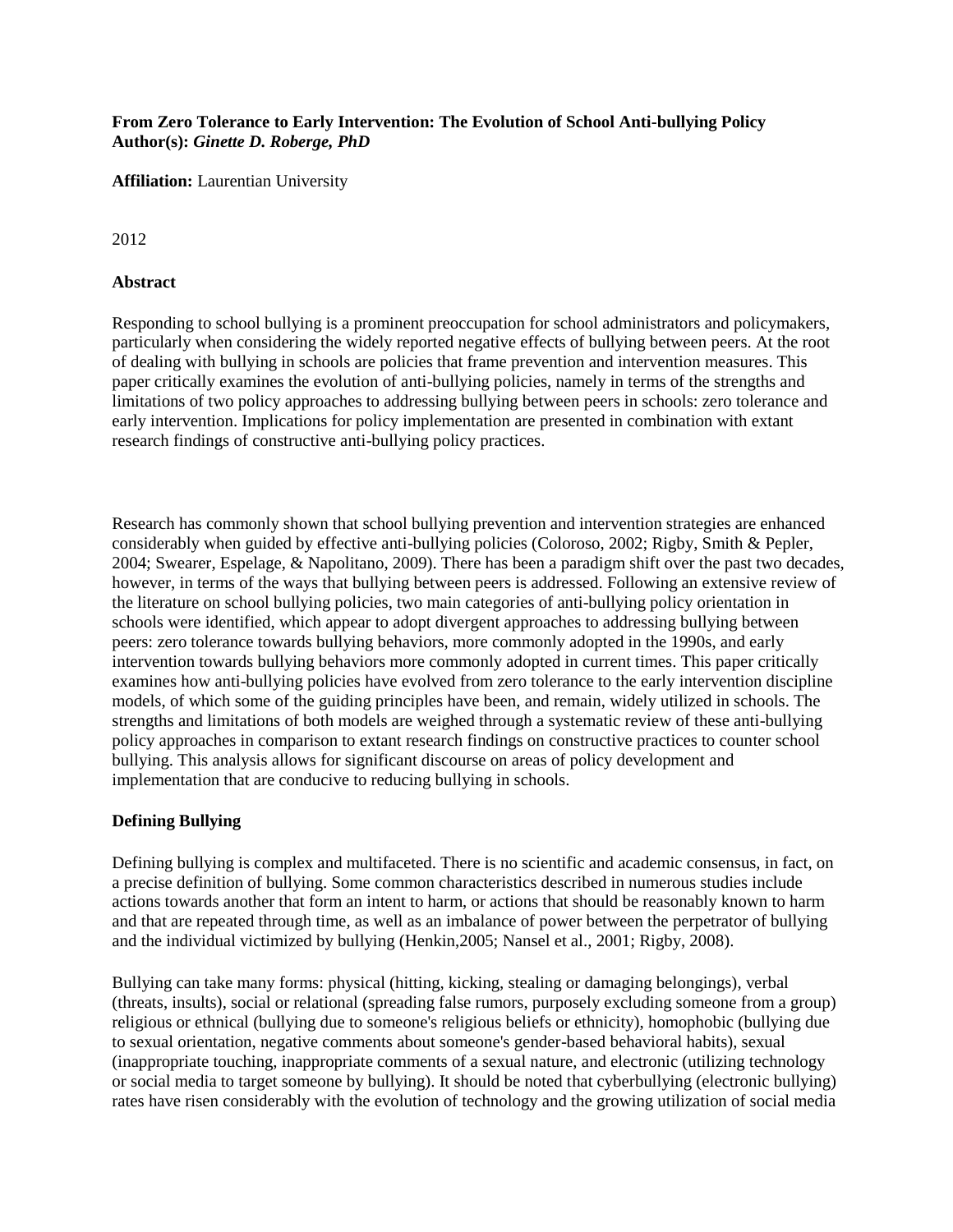by youth (Shariff, 2008). The other forms of bullying mentioned above frequently occur in areas of schools where there is limited adult supervision or outside of school grounds, namely on the way to and from school.

# **Brief Historical Overview of Bullying Policies**

Bullying between peers in schools has existed for many decades. Nonetheless, formal study of the bullying phenomenon in schools can be traced back to the 1970s, but was limited to certain European countries. School officials became involved in the study of bullying in the early 1980s following the suicide of three students from Norway as a direct result of being severely bullied by their peers (Olweus, 1993). The incident triggered a mass media campaign and a widespread public call for action to counter school bullying. Soon thereafter, countries from around the globe joined the effort to prevent school bullying and intervene to reduce it or to eliminate it from schools. Policies to frame anti-bullying efforts were created and implemented as a result. Anti-bullying policies are increasingly common and are now mandatory in countless schools around the globe (Ontario Ministry of Education, 2009; Skiba & Peterson, 2000).

# **The Zero Tolerance Model**

The first zero tolerance policies appeared in schools with the intent of addressing issues of violence, weaponry, and drugs. They later became adapted to American schools to address bullying through the Gun-Free School Act (Gun-Free School Act, 1994; Martinez, 2009). One of the defining characteristics of zero tolerance is that all students who commit a given offense receive the same treatment. Holloway (2002) further defines zero tolerance as a set of prescribed consequences and punishments that are required for dealing with all student bullying behaviors in schools. Daniel and Bondy (2008) note that the appeal of the zero tolerance approach rests in the fact that all bullying is directly addressed once administrators or school interveners are made aware of the issue. The postulation is that students could refrain from engaging in bullying behaviors because they would purportedly be aware of the fact that they would automatically face severe sanctions. Research into the effectiveness of zero tolerance policies gradually uncovered serious problems with this approach, specifically that it appeared to target certain ethic groups, and that administrators were misusing these policies to address a wide range of student behaviors in the form of severe sanctions that were detrimental to students (Advancement Project and the Civil Rights Project, 2002; Martinez, 2009; Ontario Human Rights Commission, 1993).

# **The Early Intervention Discipline Model**

In the wake of documented shortcomings in zero tolerance policies, school administrators and policy makers gradually began to replace zero tolerance policies with early intervention policies. The typical foundations of early intervention approach to dealing with bullying in schools are as follows: creating an overall culture of respect and understanding in schools, implementing character education and social skills training in the classroom, and the tailoring of interventions for bullying behaviors to the incident, the individuals involved, and factors that have exerted influence on their behaviors (Ontario Ministry of Education, 2010; Skiba & Peterson, 2000). Early intervention also implies a continuous monitoring and documentation of bullying incidents accompanied by a problem-solving and restorative justice approach to mend the harm that has been caused by bullying. For clarity, it should be noted that the nomenclature surrounding early intervention discipline models to address bullying behaviors is varied. Terms such as progressive discipline, early identification, and positive discipline, are often utilized to depict an approach that strives to comprehend and contextualize student behaviors in school settings, and intervene accordingly.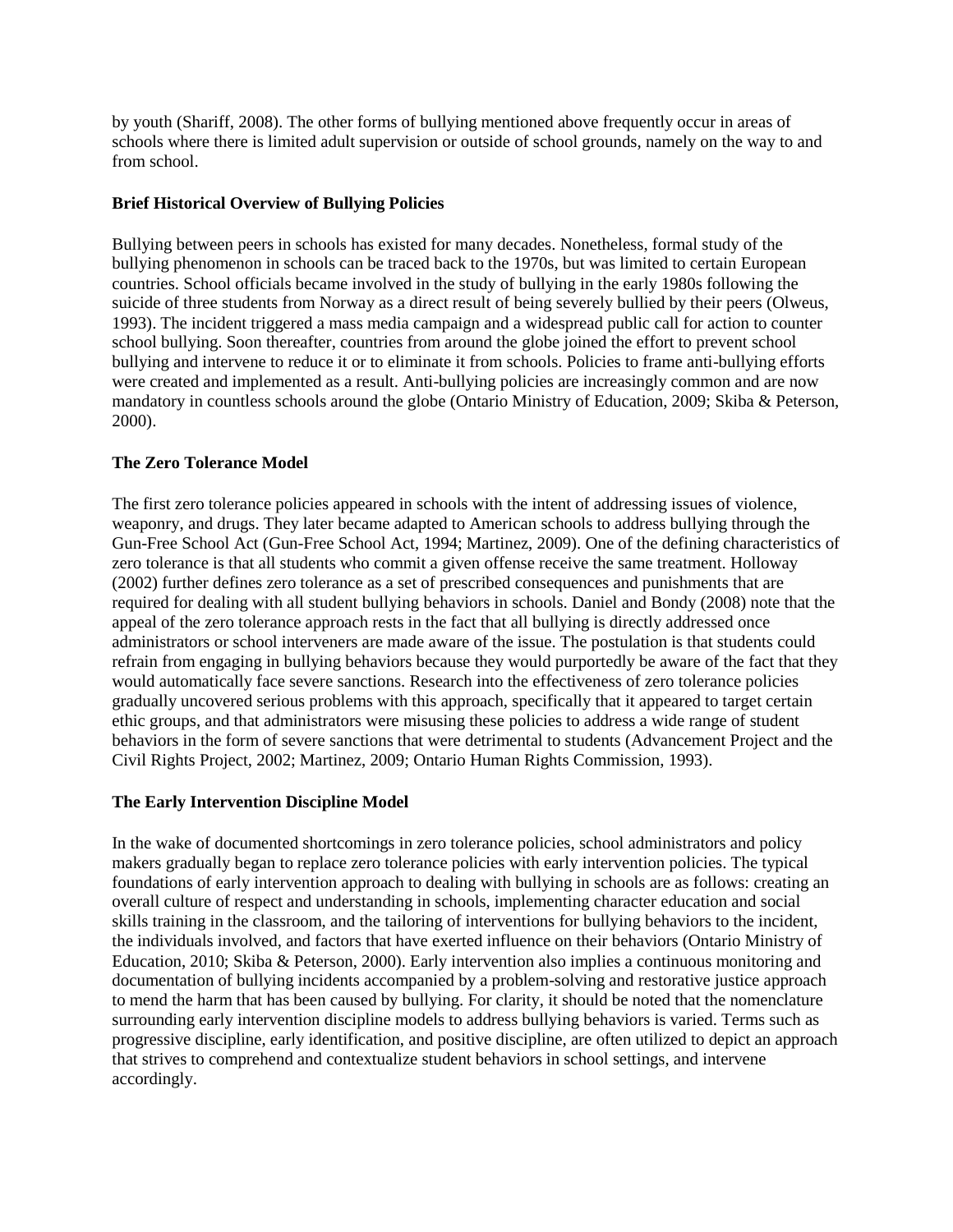#### **Implications for Policy Development and Implementation**

Several implications for policy development and implementation are consequential of lessons learned from the zero tolerance and early intervention approaches to countering school bullying. Primarily, in terms of the overall orientation of both models, one end of the spectrum (zero tolerance) represents an automatic suspension or expulsions for bullying behaviors, whereas the other (early intervention) represents a series of flexible preventative and restorative measures to counter school bullying. Some educators could contend that the severity of the sanctions for bullying behaviors serves as a deterrent for students from engaging in those behaviors, for fear of the subsequent consequences of their actions. Historically, however, punitive approaches to dealing with student behaviors have not proven as effective as reinforcement of positive behaviors (Caron, 1994; Jones, 1987). In support, Olweus (2004), a pioneer researcher in bullying between peers, advises against disproportionate focus on modifying behaviors, deeming it counterproductive when attempting to reduce bullying in schools. Furthermore, as has been mentioned above, bullying often occurs in the absence of adult supervision and is often unreported due to the fact that students who are victims of bullying may fear subsequent reprisal. Therefore, it is rational to refute claims that zero tolerance policies address all bullying behavior, since only a small percentage of bullying behaviors are reported, and fewer bullying incidents are actually noticed by adults/supervisors in the school setting. The advent of technology to bullying has added an anonymous dimensions to this phenomenon; it may be impossible to determine who has perpetrated the bullying, and therefore impossible to suspend or expulse a student responsible for a cyberbullying incident (Dryden, 2011; Kowalski, Limber, & Agatston, 2012).

Furthermore, some researchers construe bullying as a relationship problem (Swearer, Espelage & Napolitano, 2009; Thompson, Cohen & O'Neill Grace, 2002; Voors, 2000). Consequently, these researchers believe that successful intervention should attempt to repair relationship between peers and to empower individuals to react to bullying situations encoutered (Rigby, 2009; Thompson et al., 2002; Voors, 2000), such as is afforded by an early identification strategy. One could infer that individuals possess the ability to grow, to mature, and to rectify problematic behaviors, especially with guidance towards a more constructive approach to life situations that are faced. In the zero tolerance model, students are removed from the school environment through automatic suspension or expulsion once they exhibit problematic behaviors. This removal could appear to be counterproductive to the repair of the relationship, as no remedial action occurs if individuals involved in acts of bullying, whether as a bully or victim, are not in contact. Structured restorative justice appears to be especially neglected in the case of permanent expulsion from the school of a person who has been accused of bullying. This restorative justice is important given the fact that research has reported lasting negative effects of bullying, for the person who bullies, the person who is bullied, and for bystanders who witness bullying without intervening (Coloroso, 2002; Rigby, 2009).

Conversely it should be noted that the absence of contact between an individual who has bullied and the person victimized continuously by acts of bullying could be necessary in the interest of the safety of students. This absence of contact is guaranteed in a zero tolerance approach to bullying. Incidents of extreme violence may also be prevented. Similarly, Rigby (2009) denounces publications that claim to "bully-proof" children, claiming that it is implausible to assume that the teaching of social skills will automatically empower all students to deal with bullying, thus eliminating it from schools.

Another consideration is the subjectivity of policy interpretation (Glover, Cartwright, Gough & Johnson, 1998). There is often confusion in terms of what is understood by zero tolerance to bullying behaviors. The varied possible names for early intervention policies have also been presented above, and the flexibility in the constitution of this policy model means that there is no distinct way to develop an early intervention anti-bullying policy. For example, in Ontario (Canada), the Safe Schools Act that was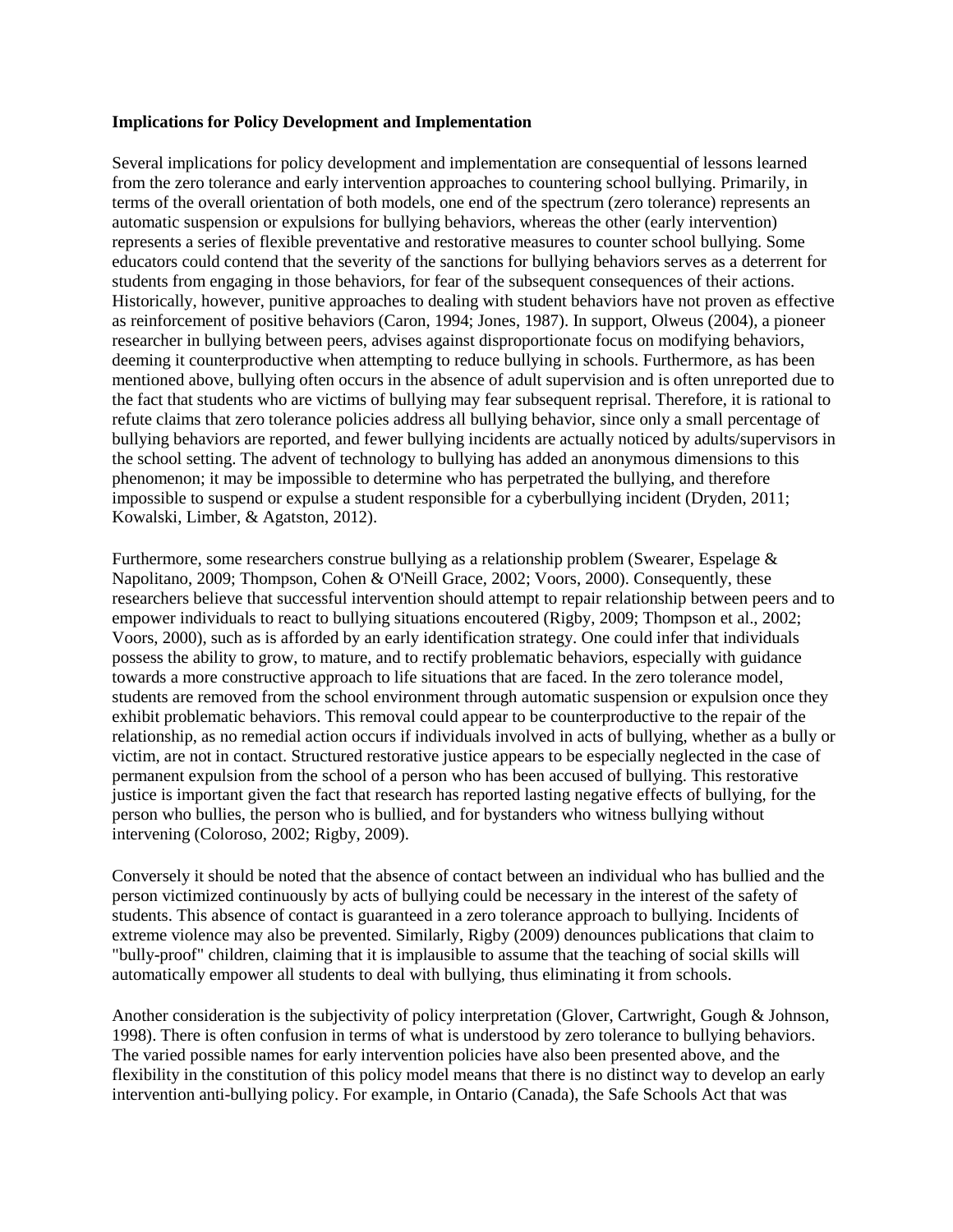implemented following a promise of zero tolerance from the Ministry of Education contained discretionary articles in terms of students' ability to comprehend the severity of their actions and the assessed level of threat to the safety of others if the student was to remain in the school (Ontario Human Rights Commission, 1993). This approach was later replaced with a province-wide progressive discipline strategy. Given these facts, it could be argued that the presence of mitigating factors suggests that the Safe Schools Act was not one of zero tolerance at all, despite claims to the contrary. Research has shown, however, that mitigating circumstances were infrequently considered when ascribing a consequence or a suspension for bullying behaviors during the realm of the SSA and the episteme of zero tolerance (Advancement Project and the Civil Rights Project, 2000; Coloroso, 2002; Daniel & Bondy, 2008).

In addition, the most widely articulated criticism of zero tolerance policies has been the fervent application of severe punishment for minor infractions by school administrators (Coloroso, 2002; Daniel & Bondy, 2008; Martinez, 2009). From a developmental standpoint, school-aged students require guidance and support in order to learn to function in society, whereas the zero tolerance approach appears to leave students to their own devices (Daniel & Bondy, 2008). Research has not clearly delineated the concept of zero tolerance, which makes it unclear whether the perceived ineffectiveness of this approach was correlated to its misuse, to its fundamental vision of dealing with student behaviors, or to other contextual factors.

As a final point, the overall school culture has also been found to have a greater impact on bullying behaviors than the quality of bullying policies (Bradshaw & Waasdorp, 2009; Glover et al., 1998; Smith, Smith, Osborne & Samara, 2008; Woods & Wolke, 2003). This fact does not suggest that bullying prevention and intervention policies should not be developed, but rather, that administrators should not depend on the simple presence of policies to counter school bullying. Research has shown that bullying prevention and intervention endeavours are typically more predisposed to success if they target antibullying action at the administrative level, at the school level, at the classroom level, and elicit participation from community partners (Coloroso, 2002; Olweus, 1993; Swearer, Espelage & Napolitano, 2009). In terms of policy development, these facts suggest that different systemic levels of prevention and intervention should be targeted in anti-bullying policies. A process of continuous monitoring and review of policies has also proven effective, and necessary, in order to ensure that bullying prevention and intervention policies are meeting the evolving needs of the school environment (Glover et al., 1998).

# **Conclusion**

Based on the findings of this review of the ways in which anti-bullying policies have evolved, it is reasonable to conclude that utilizing strict punishments as a panacea for bullying behaviors has not been proven effective in extant research. Nonetheless, while there is no doubt that the effectiveness of zero tolerance policies remains in question, the main issue with this approach appears to be the fact that it has been extensively misused by administrators. Additional research would be warranted to determine whether the school districts who are currently correctly applying zero tolerance approaches to bullying behaviors are seeing any positive effects as a result. The effectiveness of an early identification approach would also require further research, given the fact that it is a relatively novel framework for dealing with bullying, and that the influence of policies in anti-bullying endeavors appears marginal. In conclusion, when analyzing past challenges with the application of a framework to counter bullying in schools, it seems to be of primary importance to identify the needs of a particular setting as a starting point, and then tailoring the anti-bullying policy to the particularities of the school environment. Another notable concern is to ensure that policy language is clear and interpreted consistently by all individuals involved in its implementation. Finally, anti-bullying policies should be subjected to continuous review to adhere to societal changes and the evolution of the needs of the school environment.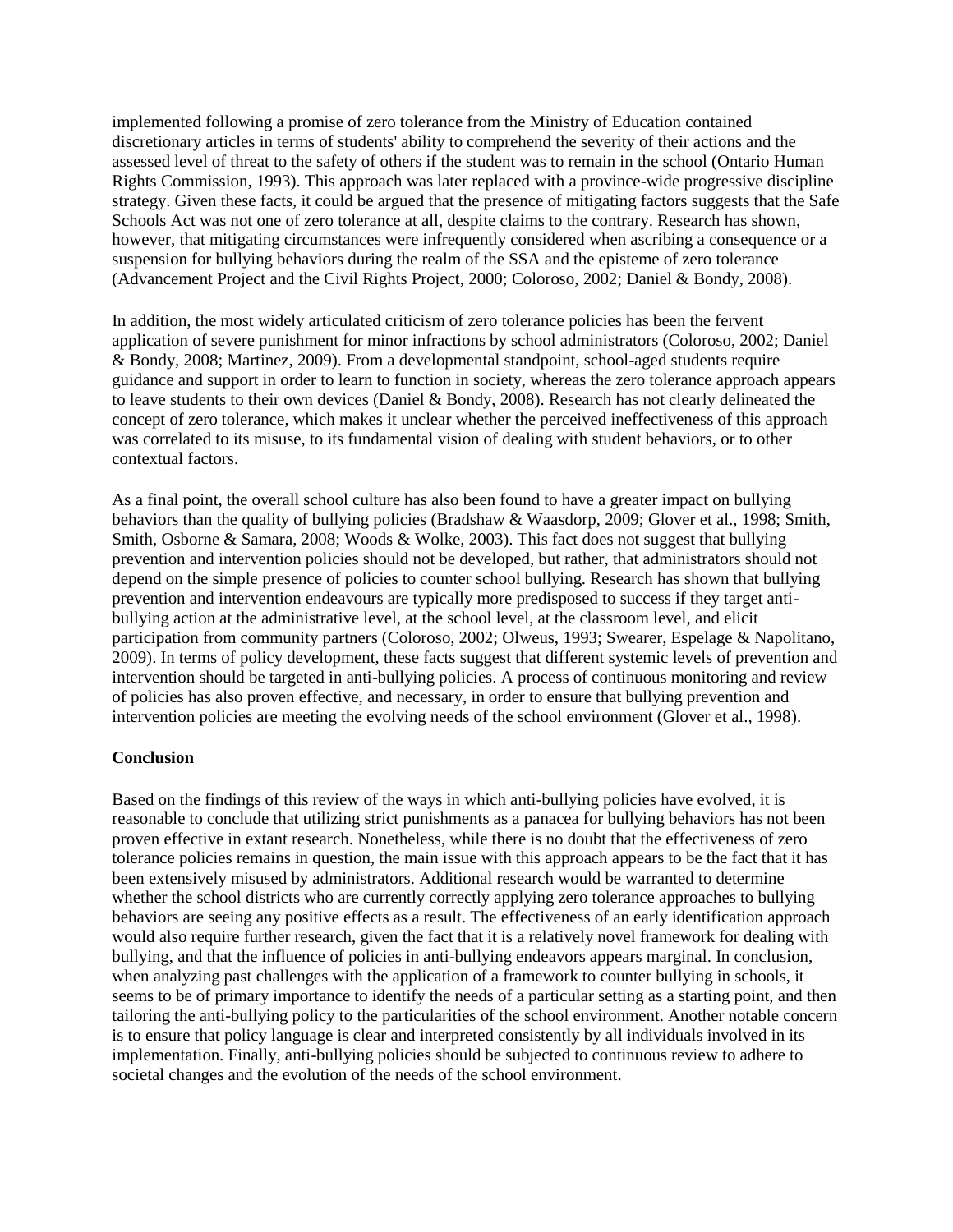#### **References**

Advancement Project and the Civil Rights Project, H.U. (2000). Opportunities suspended: the devastating consequences of zero tolerance and school discipline policies. Retrieved from: http://www.cde.ca.gov/ls/ss/se/zerotolerance.asp

Bradshaw, C. & Waasdorp, T. (2009). Measuring and changing a culture of bullying. *School Psychology Review,* 38(3), 356-361.

Caron, J. (1994). *Quand revient septembre... Guide sur la gestion de classe participative* [When September Comes : A Guide to Participative Classroom Management]. Montréal, QC: Les Éditions de la Chenelière.

Coloroso, B. (2002). *The bully, the bullied and the bystander: From pre-school to high school- how parents and teachers can help break the cycle of violence.* Toronto, ON: Harper Collins Publishers Ltd.

Daniel, Y., & Bondy, K. (2008). Safe schools and zero tolerance: policy, program and practice in Ontario. *Canadian Journal of Educational Administration and Policy, 70,* 1-20.

Dryden, J. (2011). Cyber-bullying: Legal guidelines for policy construction. *eJournal of Education Policy.*

Glover, D., Cartwright, N., Gough, G. & Johnson, M. (1998). The introduction of anti-bullying policies: Do policies help in the management of change? *School Leadership & Management,* 18(1), 89-105.

Gun-Free Schools Act, 20 U.S.C. § 892 (1994).

Henkin, R. (2005). *Confronting bullying: literacy as a tool for character education.* Portsmouth, NH: Boynton/Cook.

Holloway, J. (2002). The dilemma of zero tolerance. *Educational Leadership, 59*(4), 84-86.

Jones, F. (1987). *Positive classroom discipline.* New York, NY: Mc-Graw-Hill Book Company.

Kowalski, R., Limber, S. & Agatston, P. (2012). *Cyberbullying: Bullying in the digital age.* Malden, MA: Blackwell Publishing.

Martinez, S. (2009). A system gone berserk: How are zero-tolerance policies really affecting schools? *Preventing School Failure,* 53, 153-158.

Nansel, T.M., Overpeck, R., Pilla, W., Ruan, B., Simmons-Morton, & Scheidt, P. (2001). Bullying behaviours among US youth: prevalence and association with psychosocial adjustment. *Jounal of the American Medical Association,* 285(16), 2049-2156.

Olweus, D. (2004). The Olweus bullying prevention programme: design and implementation issues in a new national initiative in Norway. In Smith, P., Pepler, D., and Rigby, K. (Eds.) *Bullying in Schools: How Successful can Interventions Be?* (pp. 13-36). Cambridge, NY: Cambridge University Press.

Olweus, D. (1993). *Bullying at school.* Malden, MA: Blackwell Publishing.